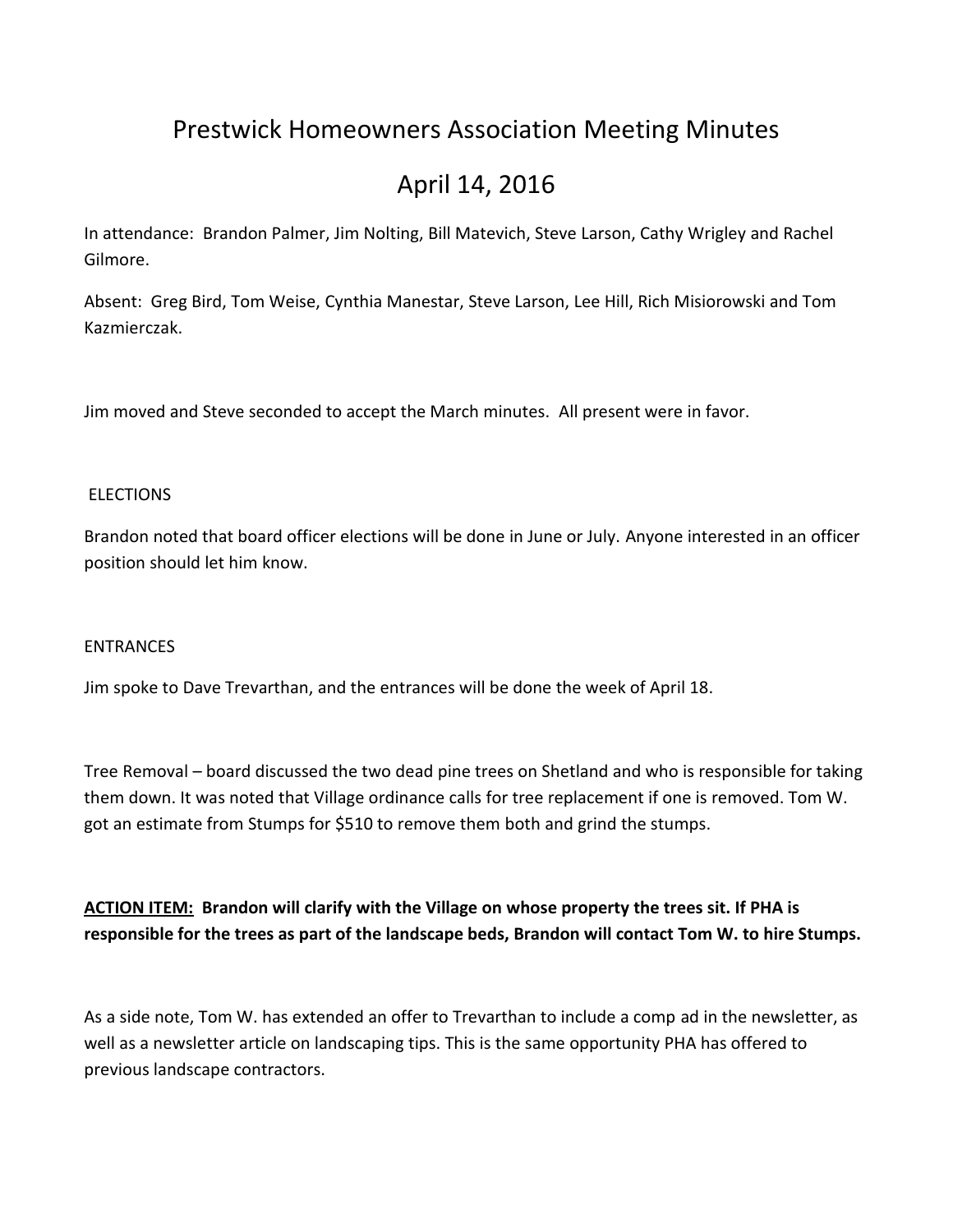### **MEMBERSHIP**

The board reviewed the reports Rachel brought from dues processing to date. Rachel also emailed the reports to the board. Currently there are 208 members. The board reviewed the Yes to No list and selected residents to contact to encourage submission of dues.

**ACTION ITEM: Brandon will contact absent board members and have them take part of the Yes to No list for follow up.**

**ACTION ITEM: Board members should complete follow up calls/emails by the end of April/first week of May.**

**ACTION ITEM: Rachel will scan the membership letter and form and email to the board for easy distribution to follow up contacts.**

Brandon introduced Prestwick resident Cathy Wrigley, who is interested in working on the Membership Committee.

Bill reminded the board about the clean up day on Harlem on Saturday, April 16, as well as the tree giveaway at the Prestwick clubhouse in conjunction with the park district and the Prestwick Garden Club.

#### ARC

Steve reported that he talked with Adam Nielsen at the Village, and the Village will not support PHA on charging fees for basic plan reviews (roofs, decks, etc.). Steve recommends that PHA reverse their previous decision and not charge for simple plan reviews.

However, the Village will support the PHA on recouping review fees charged by an outside architect. This is their policy with all homeowners associations.

Going forward, the Village will send a copy of every permit request to Steve/ARC.

## **ACTION ITEM: Steve will send Rachel the updated plan review process for the website.**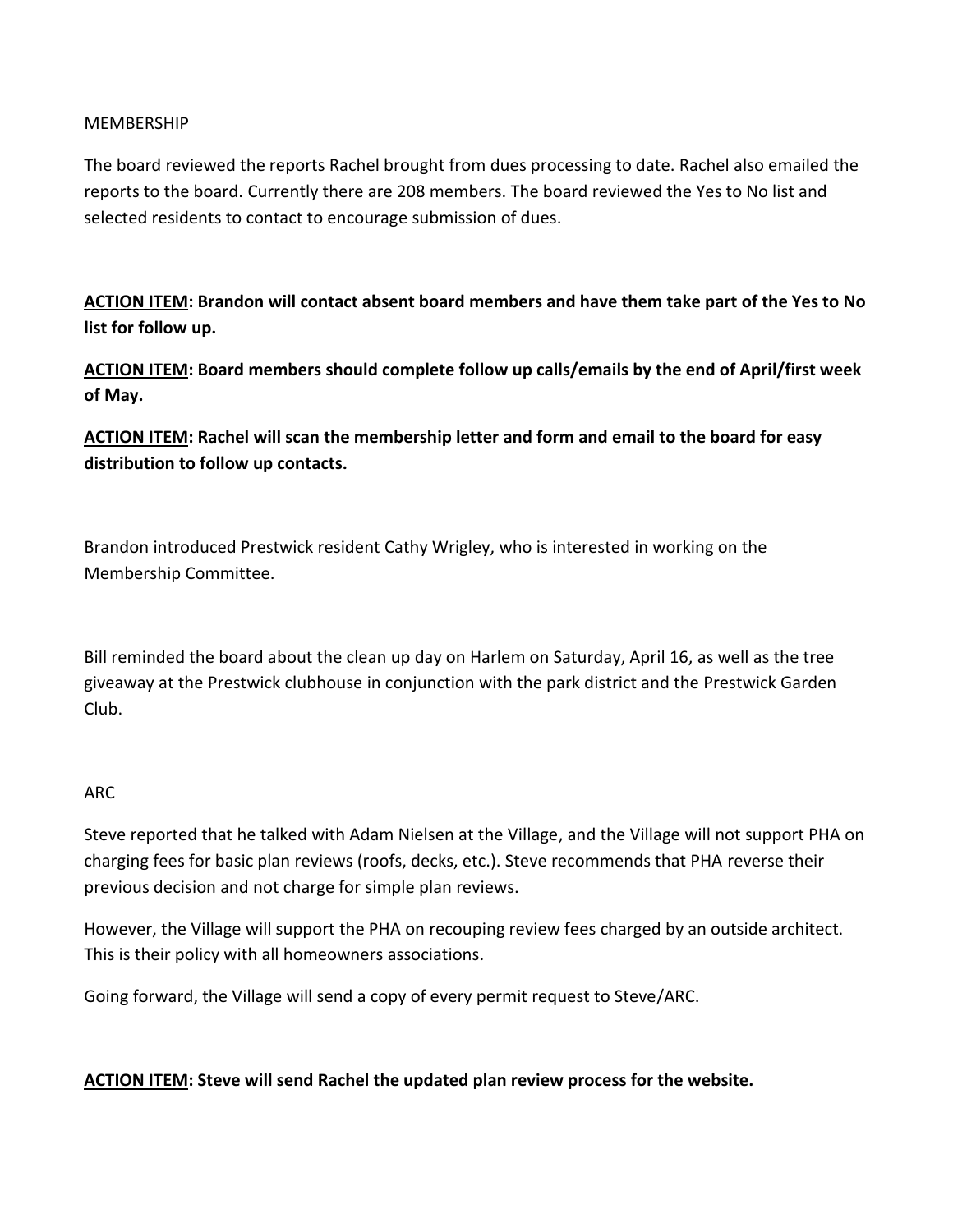Re: Code Enforcement—Adam Nielsen is requesting documentation from PHA on homes with violations. The Excel log that was created in 2015 for the purpose of recording addresses, violations, dates and action taken would suffice.

**ACTION ITEM: Lee should send his updated violations log spreadsheet to Adam for review and follow up.**

## FINANCIAL

The new E&O policy premium increase was discussed. Jim did get additional quotes and they were all similar. Jim submitted the policy estimate to Brandon for payment by Tom K.

Tom K. reported via email that on April 14 he made a deposit totaling \$16,875.00 from the dues checks Rachel dropped off. The checking account balance as of April 14 was \$19,308.65. The savings account as of April 14 was \$6,060.96

SOCIAL

No report.

**SECURITY** 

No report.

**WEBSITE** 

Brandon recommends doing one set of updates once the membership renewal process is complete. This will include minutes, updated ads, the updated ARC process and updates to the board/committee lists.

Catalyst can set up a password protected electronic directory.

#### **GOVERNMENTAL**

Rich sent a letter to the Forest Preserve District of Will County regarding dam inspections. He had several concerns related to dam safety and no inspection being done in 2015. Steve was going to follow up with Rich on this issue, as he believed FPDWC was not required to do annual inspections.